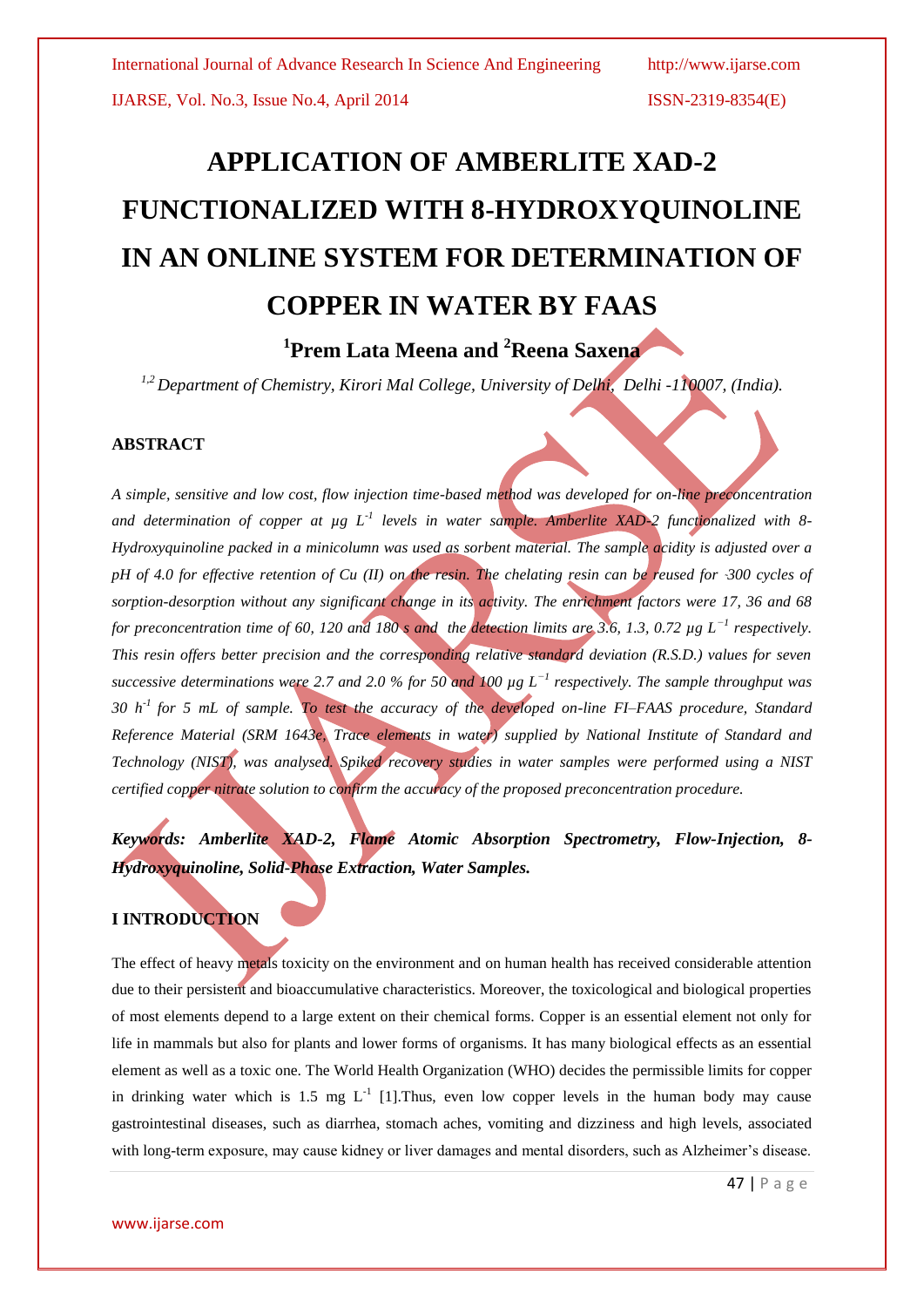People that suffer from Wilson's disease should avoid the ingestion of drinking water and food containing copper. It is not yet confirmed whether copper is carcinogenic, and therefore, more estimates of high inhalation and ingestion exposures need to be analyzed to achieve more accurate responses [2].

There are some analytical techniques of detection, such as flame atomic absorption spectrometry (FAAS) [3], inductively coupled plasma atomic emission spectroscopy [4], inductively coupled plasma mass spectrometry [5,6], electro thermal atomization (ETAAS) [7], inductively coupled plasma optical emission spectrometry (ICP-OES) [8] and X-ray fluorescence [9]. These techniques have no sufficient sensitivity for certain determinations, so these techniques require the use of a preconcentration step in order to reach an appropriate detection. Several enrichment procedures have been developed for the determination of metal traces involving different separation techniques such as co-precipitation [10,11], liquid–liquid extraction [12], cloud-point extraction [13] and solid phase extraction [14,15]. The process based on SPE has received more acceptances due to a number of possible advantages including availability and easy recovery of the solid phase, attainability of large preconcentration factors and facility for separation and enrichment. These procedures generally avoid the use of organic solvents, which may be toxic.

In this context, flow injection analysis (FIA) systems have been successfully coupled with solid-phase extraction (SPE) for preconcentration and determinations of copper. Some of these are carbon nanotubes [16], polyurethane foam [17], silica-gel [18], chitosan [19] and alumina [20]. Another approach employed in on-line SPE systems is the application of functionalized polymeric resins. In this case, some functionalized polymeric solid supports such as polystyrene-divinylbenzene (PS-DVB) polymer commercially available as Amberlite XAD resin. These are o-amino benzoic acid functionalized with Amberlite XAD-4[21], Salicylic acid functionalized with Amberlite XAD-2 [22] and Xylenol orange functionalized with Amberlite XAD-2 [23, 24].

In the present work, 8-Hydroxyquinoline was functionalized onto Amberlite XAD-2 for the first time in online flow injection column preconcentration system for the determination of copper by FAAS. All analytical parameters such as pH, concentration of elution solution, sample and elution solution flow rates, and also the effect of matrix components were studied. Furthermore, the proposed method is applicable for the determination Cu (II) in different water samples.

#### **II EXPERIMENTAL SECTION**

#### **2.1 Instrumentation**

A PerkinElmer (Shelton, CT, USA) Model AAnalyst™ 400 flame atomic absorption spectrometer, coupled with the FIAS™ 400 flow injection system [22], was used for the automatic processing of the method and operated in the preconcentration mode. The whole system was controlled by a personal computer and Winlab32™ (Version 6.5.0.0266) application software. The flow injection system (FIAS 400) was coupled to the nebulizer system of the spectrometer. It comprises of two peristaltic pumps, two positional valves, and a preconcentration column. Two Tygon® R3607 tubes (i.d.1.14 mm) were applied for both pumps. The pH measurements were made with a Model LI614 pH meter (Elico Ltd., India). An IR spectrum was recorded on a PerkinElmer Model Spectrum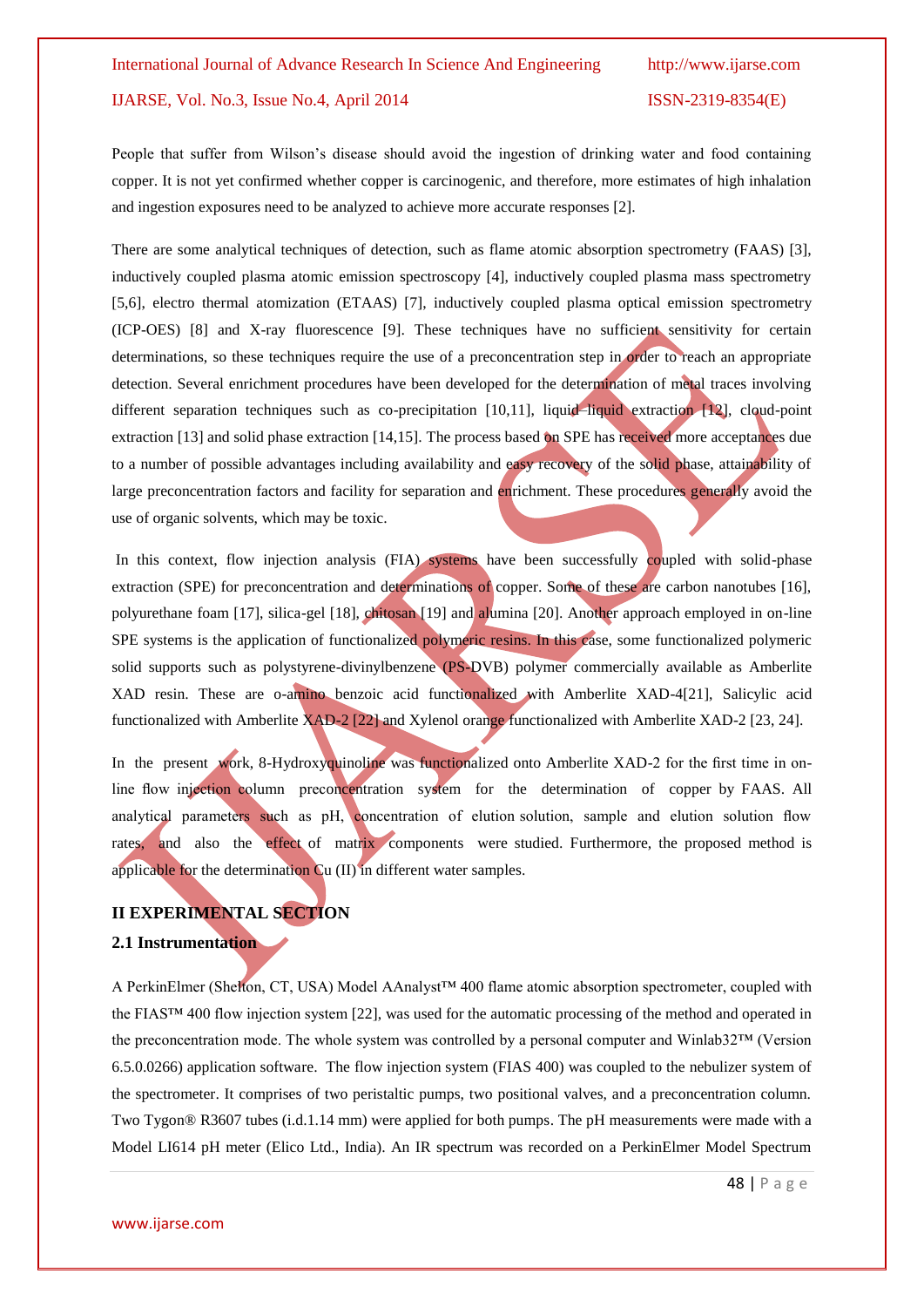RX-1. CHNS was carried out on a Model Varo EL-III Elementor. Thermal analysis (TGA) was performed with a PerkinElmer Model Diamond DSC. SEM (Scanning Electron Microscopy) was carried out using the Scanning Electron Microscope Model FEI Quanta 200F (ICON, THE Netherlands).

#### **2.2 Reagents and Chemicals**

A 1000 mg L<sup>-1</sup> stock solution of copper was prepared from analytical reagent grade Cu (II) nitrate in doubly distilled water and standardized titrimetically with EDTA before use. The standard solutions were prepared by dilution of the stock solutions with doubly distilled water. The pH adjustments were made with 0.1M HCl and 0.1 M NaOH. All laboratory glassware's were kept overnight in a  $10\%$  (v/v) nitric acid solution and washed before use with doubly distilled water. Amberlite XAD-2 resin (Sigma–Aldrich) has a surface area of approximately 300 m<sup>2</sup>/g, moisture holding capacity of 54–60%, particle size of  $20$ –60 mesh, pore diameter of 90 Å (mean pore size), and a pore volume of 0.65 mL/g. 8-Hydroxyquinoline used was of analytical reagent grade. All analytical reagents were procured form either E. Merck (Darmstadt, Germany) or Thomas Baker (India). Certified Cu (II) nitrate solution, traceable to NIST, was procured from E. Merck. The standard reference material SRM-1643e Trace Elements in Water was obtained from National Institute of Standards and Technology, Gaithersburg, MD, USA (NIST). The water samples were collected from three different places Noida (U.P), Nariana and Mayapuri, Delhi, India.

## **2.3 Synthesis of Amberlite XAD-2 Functionalized with 8-Hydroxyquinoline (AXAD2-HQ) Chelating Resin**

The Amberlite XAD-2 (styrene-divinylbenzene copolymer) was modified according to the procedure reported in the literature [24]. The synthesis involves nitration of XAD-2, followed by the reduction to form an aromatic amine. This amine facilitates the formation of a stable diazonium salt. Thereafter, the diazotized polymer was filtered, washed with cold water and reacted at  $0-3$  °C for 24 h with 2g of Hydroxyquinoline, dissolved in 400 mL of water and 200 mL of glacial acetic acid. The dark brown coloured beads were filtered washed with 4 mol  $L^{-1}$  HCl and water successively and dried in air. The structure of AXAD2-HQ resin is shown in Fig.1.



 **Fig.1 Structure of AXAD2-HQ resin**

#### **2.4 Mini-column preparation**

The synthesized AXAD2-HQ resin (150 mg) was packed in a mini glass column (3.0 cm length and 3.0 mm internal diameter), both the two ends of the column were sealed with cotton. The minicolumn was treated with 2.0 mol  $L^{-1}$  HNO<sub>3</sub> and washed with doubly distilled water until the resin was free from acid. A suitable volume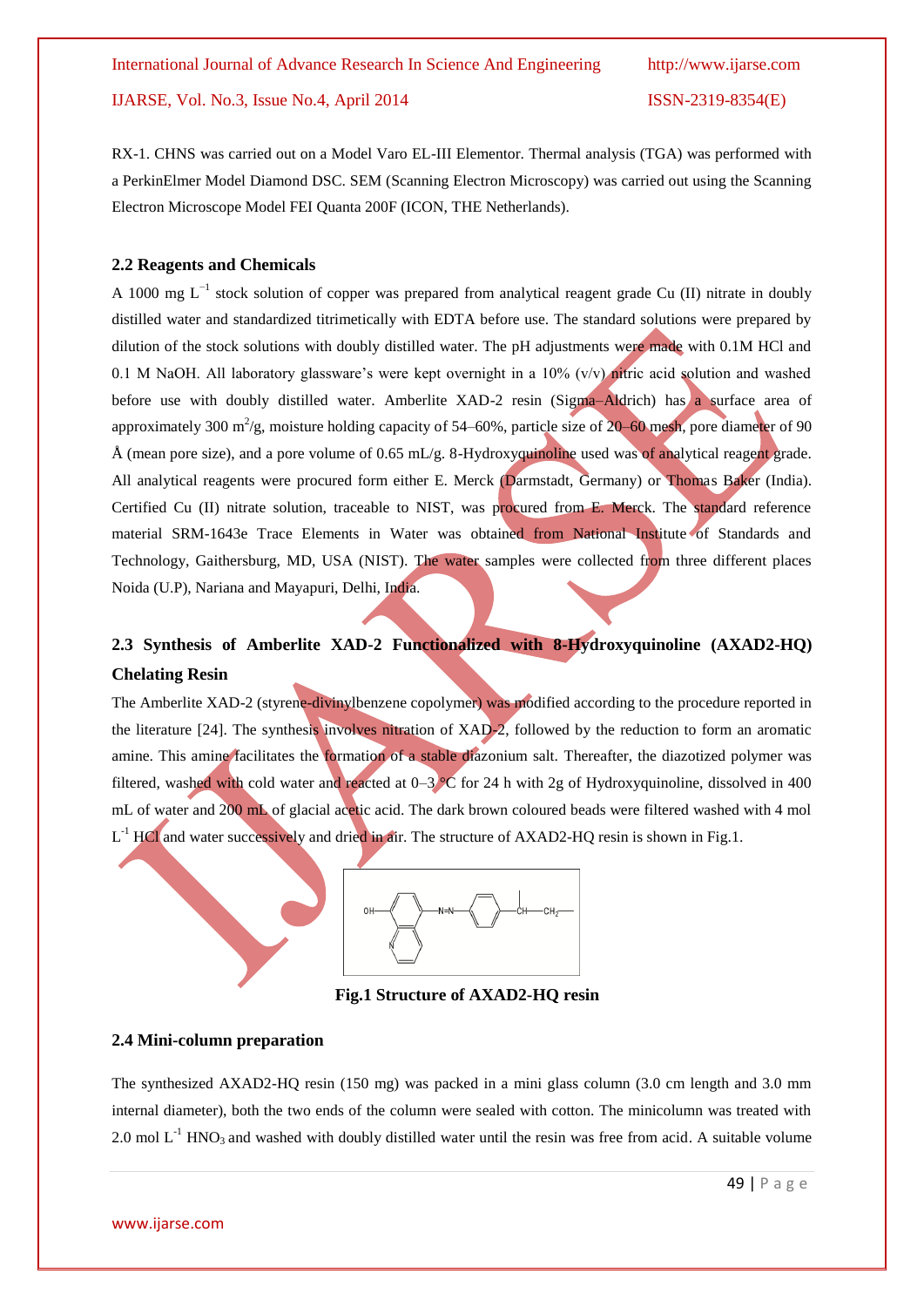of the solution containing copper in the concentration range of  $0-120 \mu g L^{-1}$  was passed through this column after adjusting its pH to an optimum value. The column had a constant performance during all experiments and there was no need for any regeneration or repacking.

## **2.5 On-line Flow injection – Flame Atomic Absorption Spectrometry** (**FI-FAAS) determination of copper**

The on-line FI-FAAS system used involved two simple preconcentration and elution steps. Flow Injection analysis program was controlled by a computer program which includes: pre-filling, filling, and loading and elution steps [22]. In the preconcentration step, the injection valve is in the 'load' position and the sample was typically pumped by Pump1through the AXAD2-HQ minicolumn. During the elution step, the above valve is in the 'injection' position, and the elution solution, nitric acid is propelled by pump 2 through the column in order to elute the sorbed complex and transport directly into the nebulizer of the spectrometer. Signals were recorded as absorbance using the instrument software. The sampling rate achieved was 30 samples per hour for a preconcentration time of 60 s and an elution time of 30 s.

#### **III RESULTS AND DISCUSSION**

## **3.1 Characterization of the Amberlite XAD-2 functionalized with 8-Hydroxyquinoline (AXAD2- HQ) chelating resin**

**3.1.1 FT-IR spectrum** -The chelating resin shows bands (Fig. 2) of Amberlite XAD-2 and chelating agent, 8-Hydroxyquinoline which shows that chelating agent has been loaded on resin. AXAD2-HQ resin has bands at 3421 cm<sup>-1</sup> (O-H stretching), 2924 cm<sup>-1</sup> (C-H stretching), 1615 cm<sup>-1</sup> (C=N), 1346 cm<sup>-1</sup> (C-N), 1109 cm<sup>-1</sup> (C-O) and 1515 cm<sup>-1</sup> (-N=N-), which did not appear in the IR spectrum of AXAD-2. This supports the loading of 8-Hydroxyquinoline resin onto Amberlite XAD-2 with diazotized (N=N) coupling.



### **Fig.2 Infrared spectra of Amberlite XAD-2 functionalized with 8-Hydroxyquinoline resin**.

**3.1.2 Thermogravimetric analysis (TGA) -** The thermogravimetric analysis (TGA) curve of freshly prepared AXAD2-HQ resin showed a very slow but steady weight loss up to  $600^{\circ}$ c. The observed weight loss is 6.9% up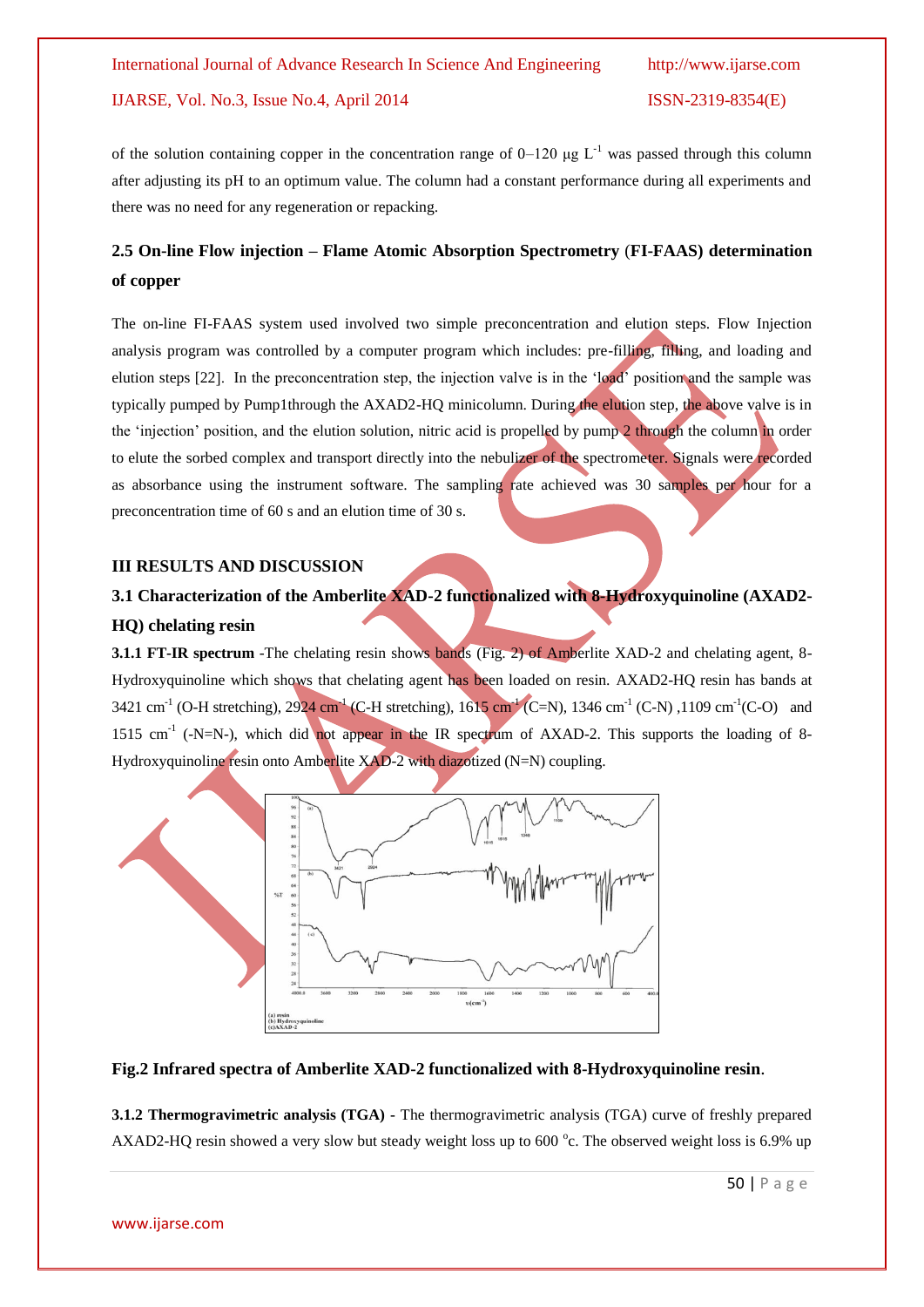to 120 ° c. This is due to physisorbed water on the resin, which supported the presence of only one water molecule per repeat unit of chelating resin. It should be assume that with each ring one dye molecule is covalently bonded to an azo group and it occupies a para position to the  $-CH-CH<sub>2</sub>$ - group.

**3.1.3 CHN-** The CHN elemental analysis provides a mean for the rapid determination of carbon, hydrogen and nitrogen in organic matrices. The C, H and N % in AXAD2-8HQ resin, resin was found to be C: 70.42%, H: 4.86%, N: 15.02%, while calculated for  $C_{17}H_{14}N_30.1H_2O$  was C: 69.38%, H: 4.76%, N: 14.28%. It further confirmed one water molecule per repeat unit of chelating resin.

**3.1.4 SEM-** A scanning electron microscope (SEM) is a type of electron microscope that produces images of a sample by scanning it with a focused beam of electrons. The micrographs of the pure resin had a smooth and flat surface, while the modified chelating resin shows dense microstructures and granular grains. This signifies that the ligand loads onto the support. The substrate surface was changed after functionalization with 8- Hydroxyquinoline. They are agglomerated polymeric materials with irregular shapes and sizes vary from 30 μm to 500μm.

#### **3.2 Optimization of experimental parameters for online preconcentration of copper**

In order to improve the performance of the online preconcentration method for Cu (II) determination, all major chemical and flow variables were examined in detail using the FI-FAAS manifold with standard solution of 100  $\mu$ g L<sup>-1</sup> of copper. The first variable optimized was the sample pH, with a pH range of 2.0–10.0 and it was adjusted with buffer solution. The low absorbance of  $Cu$  (II) at high acidity was due to the low complex formation rather than the low retention efficiency of the packing material. Thus, the pH of sample solution for the online preconcentration was adjusted at 4.0 in further experiments as shown in Fig.3.

The elution of Cu (II) from the minicolumn was studied by using  $HNO<sub>3</sub>$  solutions at different concentrations (0.01–2.0 mol  $L^{-1}$ ). The total elution was reached in concentration over 0.5 mol  $L^{-1}$ . So, 0.5 mol  $L^{-1}$  HNO<sub>3</sub> solution was selected as eluent for further studies (Fig.4). The time of elution was also studied, because it determines the quantity of acid that passes by minicolumn. It was found that for elution time superior than 30 s the absorbance signal was constant, using  $0.5 \text{ mol L}^{-1}$  HNO<sub>3</sub> as eluent solution. So, an elution time of 30 s was chosen for further experiments in order to pass a minimum quantity of acid by the minicolumn and to increase the sample throughput.





 **Fig.3 Effect of pH Fig.4 Effect of eluent concentration** 

The flow rate of the eluent in the elution stage was investigated in the range  $2.0-7.0$  mL min<sup>-1</sup>. The analytical signals slowly decreased as flow rate increased. The results obtained showed that the analytical signal is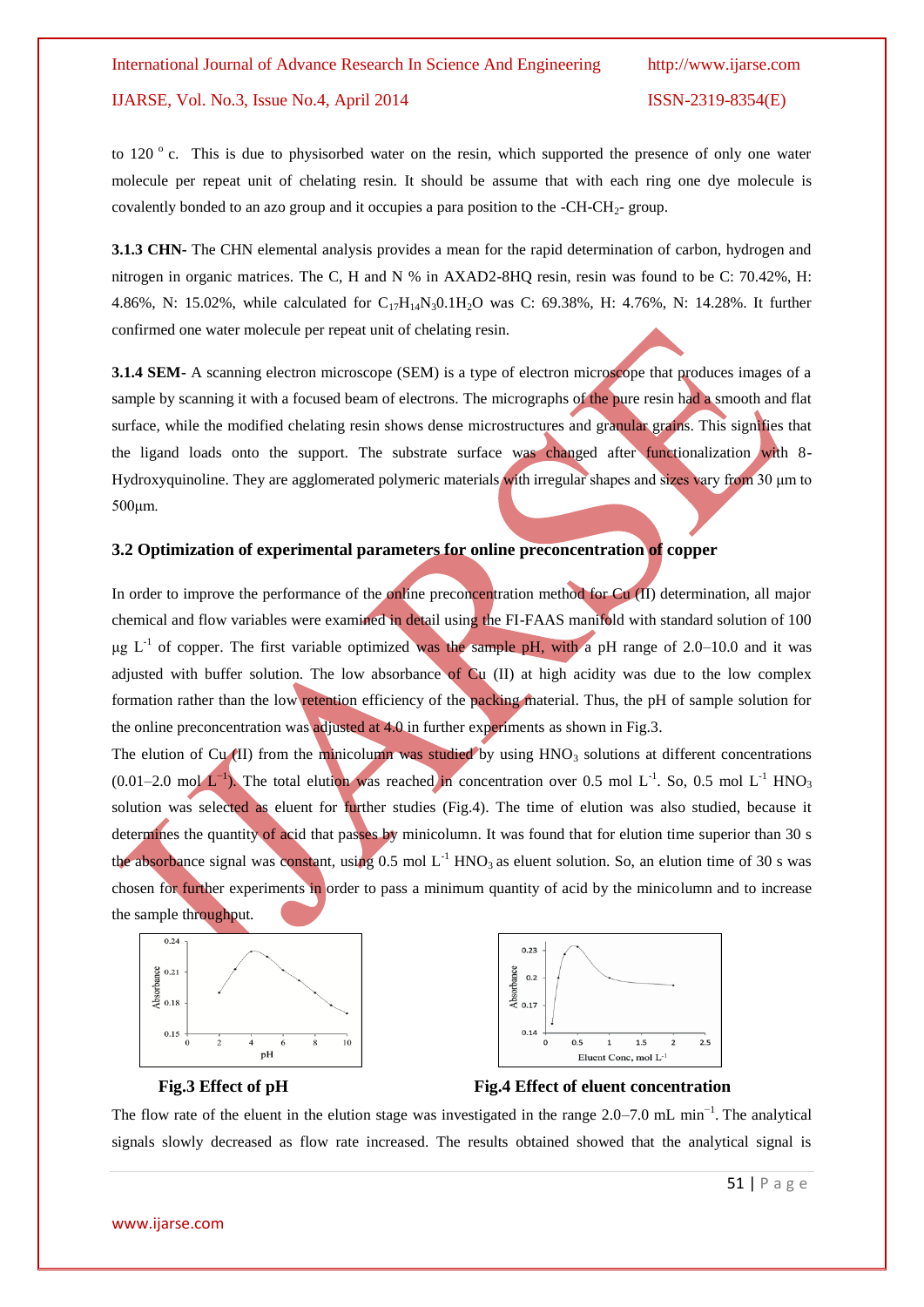## International Journal of Advance Research In Science And Engineering http://www.ijarse.com IJARSE, Vol. No.3, Issue No.4, April 2014 ISSN-2319-8354(E)

maximum at eluent flow rate of 6.0 mL min<sup>-1</sup>as shown in Fig.5. High flow rates are also limited by the backpressure produced by the column. Otherwise, low flow rates decreases sample throughput resulting in a long time of analysis. The effect of sample flow rate in the preconcentration of Cu (II) was studied at flow rates of 2.0–7.0 mL min<sup>-1</sup>. A flow rate of 5.0 mL min<sup>-1</sup> was selected (Fig.6) for the preconcentration of the Cu (II) ions, with the aim of obtaining a greater analytical frequency, and this flow rate was used for all of the later experiments.





#### **3.3. Analytical figures of merit**

The proposed procedure can be applied for preconcentration and separation of Cu (II) within the range 0-120 µg L<sup>-1</sup> from AXAD-2 resin functionalized with 8-Hydroxyquinoline reagent. The analytical characteristics of the proposed procedure using the parameters previously optimized are summarized in Table 1. The limit of detection (LOD), defined as the absolute mass of metal that gives a response equivalent to three times the standard deviation (s) of the blank was also calculated. The calibration graphs were linear at a preconcentration time of 60,120 and 180 s. The enhancement factors obtained were 17, 36 and 68 by using the pH 4.0 and sample flow rate of 5.0 mL min<sup>-1</sup>. The experimental enhancement factor was calculated as the ratio of the slopes of the calibration graphs with and without preconcentration. The detection limits (DL) were found to be 3.6, 1.3 and 0.7  $\mu$ g L<sup>-1</sup> at a preconcentration time of 60,120 and 180 s respectively. The precision (RSD) of 2.7 and 2.0% was obtained at 50 and 100 µg  $L^{1}$  Cu (II). The sample throughput of 30 h<sup>-1</sup> was obtained at 60 s preconcentration time. A lower sample throughput of 20 and 15  $h^{-1}$  were obtained by using longer preconcentration time of 120 and 180 s.

| <b>Parameter</b>                                 | <b>Optimum Condition</b>                |         |        |  |
|--------------------------------------------------|-----------------------------------------|---------|--------|--|
| Preconcentration Time (PT, s)                    | 60                                      | 120     | 180    |  |
| Linear range $(\mu g L^{-1})$                    | $0-120$                                 | $0-120$ | $0-90$ |  |
| Limit of detection ( $\mu$ g L <sup>-1</sup> )   | 3.6                                     | 1.3     | 0.7    |  |
| Sample Throughput $(h^{-1})$                     | 30                                      | 20      | 15     |  |
| Enhancement factor                               | 17                                      | 36      | 68     |  |
| Regression equation                              | $A_{60} = 0.01528 + 0.00263$ [Cu (II)]  |         |        |  |
| (6 standards, Cu (II) $/\mu$ g L <sup>-1</sup> ) | $A_{120} = 0.01144 + 0.00553$ [Cu (II)] |         |        |  |
| (with preconcentration)                          | $A_{180} = 0.04532 + 0.01028$ [Cu (II)] |         |        |  |

#### **Table 1 Analytical Features of the on-line Cu (II) preconcentration system**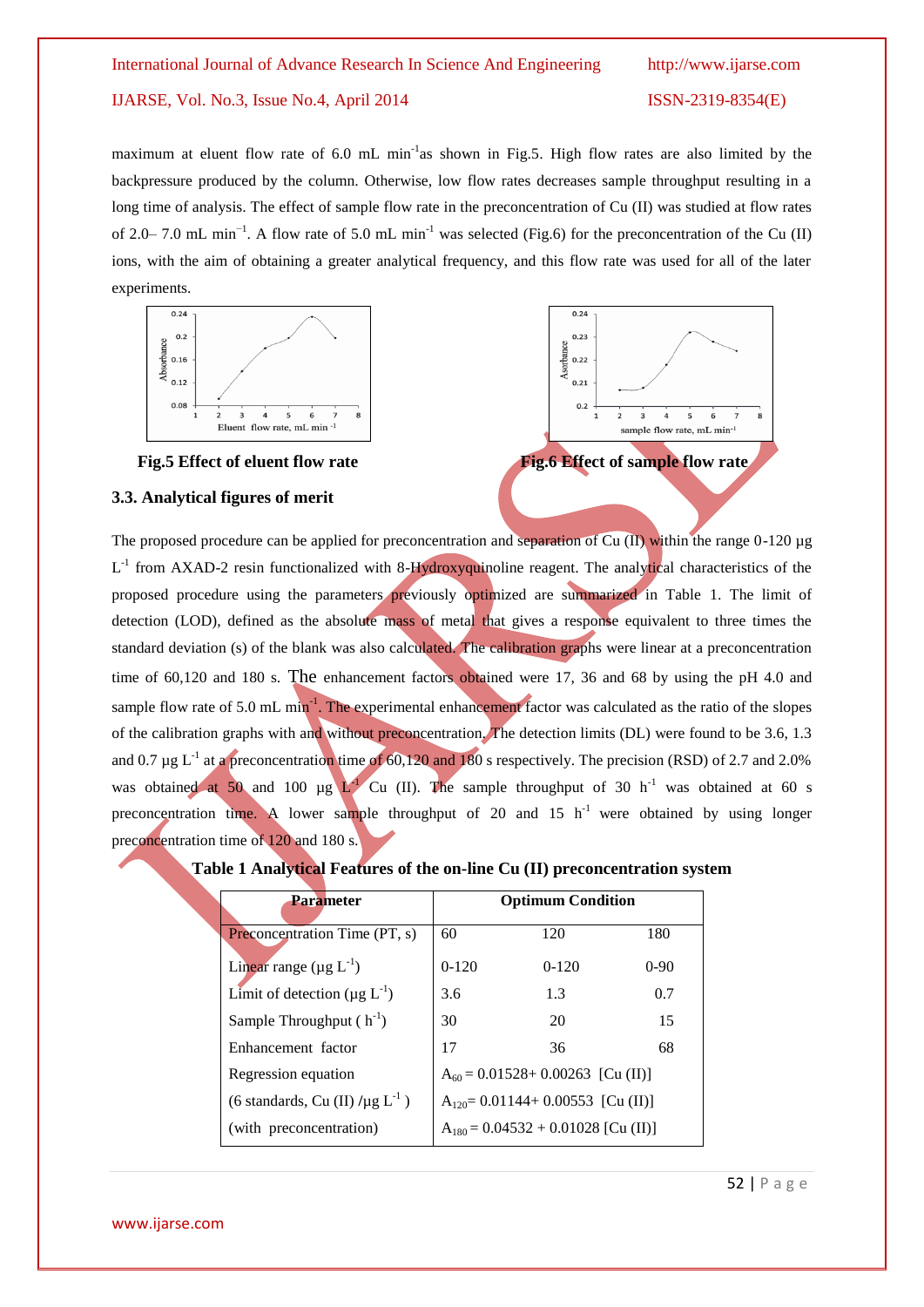#### IJARSE, Vol. No.3, Issue No.4, April 2014 ISSN-2319-8354(E)

| Regression equation                               |                                              |                                 |          |  |
|---------------------------------------------------|----------------------------------------------|---------------------------------|----------|--|
| (6 standards, Cu (II) / $\mu$ g L <sup>-1</sup> ) | $A = 0.00086 + 0.00015204$ [Cu(II)]          |                                 |          |  |
| (without preconcentration)                        |                                              |                                 |          |  |
| Correlation coefficient, r                        | 0.993279                                     | 0.993926                        | 0.993564 |  |
| Precision (%)                                     |                                              | 2.7, [Cu (II)] = 50 µg $L^{-1}$ |          |  |
|                                                   | 2.0, [Cu (II)] = 100 $\mu$ g L <sup>-1</sup> |                                 |          |  |

#### **3.4. Effect of Foreign ions**

In order to evaluate the selectivity of the preconcentration system, the effect of interferences on the determination of copper was investigated. The results obtained are shown in Table 2, from which it is clear that copper could be determined in the presence of commonly encountered matrix components such as alkali and alkaline earth elements. Thus, the effect of Na<sup>+</sup>, Cl<sup>-</sup>, NO<sub>3</sub>, SO<sub>4</sub><sup>2</sup>, Br<sup>-</sup>, Mg<sup>2+</sup>, Pb<sup>2+</sup>, Cd<sup>2+</sup>, Cu<sup>2+</sup>, Ca<sup>2+</sup>, Al<sup>3+</sup>, K<sup>+</sup> on the sorption efficiency of AXAD2-HQ resin for 100  $\mu$ g L<sup>-1</sup> Cu (II) were studied using the recommended flowinjection column method under the optimum conditions. The effect of each species was considered interference when the signal in the presence of the species resulted in an absorbance deviation of more than  $\pm$  5%.

#### **3.5. Determination of copper in water Samples**

The on-line pre concentration procedure was applied to the determination of Cu (II) in water samples. These water samples were collected from three different places Noida (U.P.), Nariana and Mayapuri, Delhi, India. All the water samples were filtered through 0.45 µm pore size membrane filter to remove suspended particulate matter. The method validation was made through spike recovery tests with the addition of 20  $\mu$ g L<sup>-1</sup> Cu (II) using certified Cu (II) nitrate solution, traceable to NIST. The recoveries from the spiked samples were varied in the range 95-97%. The analytical results along with the recovery are summarized in Table 3.

| <b>Interfering ion</b>                     | Tolerance Limit $(mgL^{-1})$ |
|--------------------------------------------|------------------------------|
| $Na+$                                      | 30,000                       |
| $Cl-$                                      | 25,000                       |
| $\mathbf{Br}^-$                            | 15,000                       |
|                                            | 20,000                       |
| ${ {\rm Mg}^{2+}}$<br>${ {\rm SO}_4}^{2-}$ | 10,000                       |
| $NO3$ -                                    | 1500                         |
|                                            | $20\,$                       |
| $Cd^{2+}$<br>$Pb^{2+}$<br>$Ca^{2+}$        | 25                           |
|                                            | 18                           |
|                                            |                              |

### **Table 2 Effects of Matrix Ions on the recovery of Cu (II) ions**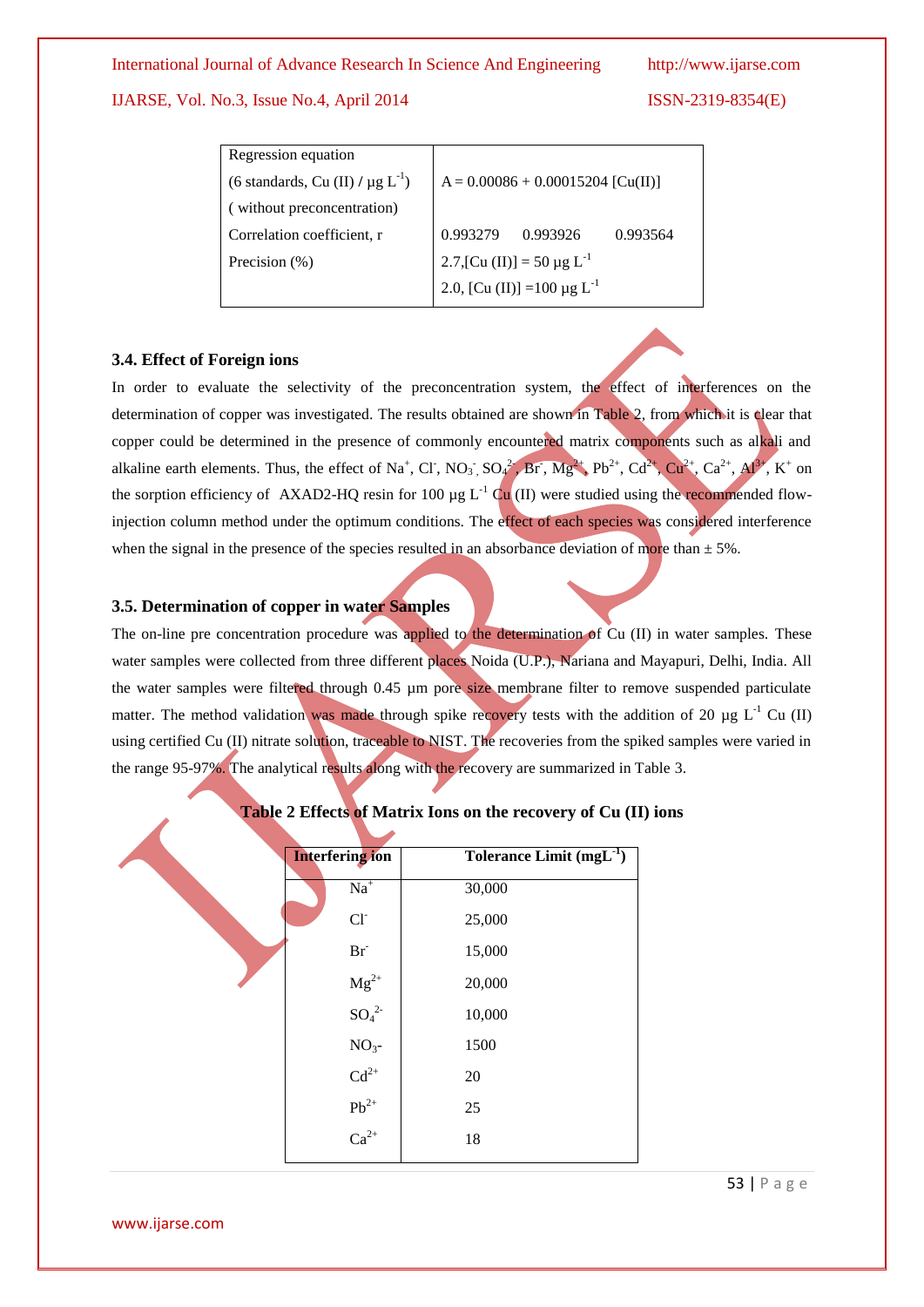#### IJARSE, Vol. No.3, Issue No.4, April 2014 ISSN-2319-8354(E)

|                 | 20 |  |
|-----------------|----|--|
| $Al^{3+}$<br>Γм | 10 |  |
| $Zn^{+2}$       | 15 |  |

#### **Table 3 Analytical Results Obtained for the Determination of Cu (II) in Water Sample**s

| <b>Sample</b>                    | <b>Conc. Determined</b> | <b>Conc. Determined</b>              | <b>Recovery</b> |  |  |
|----------------------------------|-------------------------|--------------------------------------|-----------------|--|--|
|                                  | $(\mu g L^{-1})$        | by 20 $\mu$ g L <sup>-1</sup> Spiked | $($ %)          |  |  |
|                                  |                         | Cu (II) $(\mu g L^{-1})$             |                 |  |  |
| Noida, Industrial Area, U.P      | $40.44 \pm 2.2$         | $59.39 \pm 2.1$                      | 95 %            |  |  |
| Nariana, Industrial Area, Delhi  | $46.59 \pm 2.5$         | $65.72 \pm 2.3$                      | 97 %            |  |  |
| Mayapuri, Industrial Area, Delhi | $15.03 \pm 1.6$         | $33.57 \pm 2.2$                      | 96 %            |  |  |

#### **3.6. Accuracy of the method**

In order to evaluate the accuracy of the developed on-line preconcentration procedure, it was tested by determining the Cu (II) content in certified standard reference material NIST SRM 1643e Trace elements in water. The analytical results obtained are in good agreement with certified values. The recoveries occur in the range 97-99%.

## **3.7. Comparison of performance characteristics of newly designed chelating resin with other selected on-line SPE methods**

For comparative purposes, the performance characteristics of the proposed method and other selected online solid phase extraction (SPE) preconcentration methods coupled to FAAS for Cu (II) determination reported in the literature are presented in Table 4. The proposed method shows good accuracy, sensitivity and precision with better detection limits than previous works for Cu (II) determination using reasonable preconcentration time as well as sampling frequency.

## **Table 4 Performance characteristics of the proposed method and other selected online SPE methods for Cu (II) determination with FAAS**

| <b>Support</b>  | <b>Chelating Agent</b>    | Eluent           | PT  | <b>RSD</b> | DL  | ЕF | Ref. |
|-----------------|---------------------------|------------------|-----|------------|-----|----|------|
|                 |                           |                  | (s) | $(\%)$     |     |    |      |
|                 |                           |                  |     |            |     |    |      |
| Amberlite XAD-2 | Pyrocatechol              | HNO <sub>3</sub> | 180 | 3.8        | 0.3 | 36 | 25   |
|                 |                           |                  |     |            |     |    |      |
| Amberlite XAD-2 | 3,4-dihydroxybenzoic acid | HCl              | 120 | 1.1        | 0.2 | 33 | 26   |
|                 |                           |                  |     |            |     |    |      |

54 | P a g e

www.ijarse.com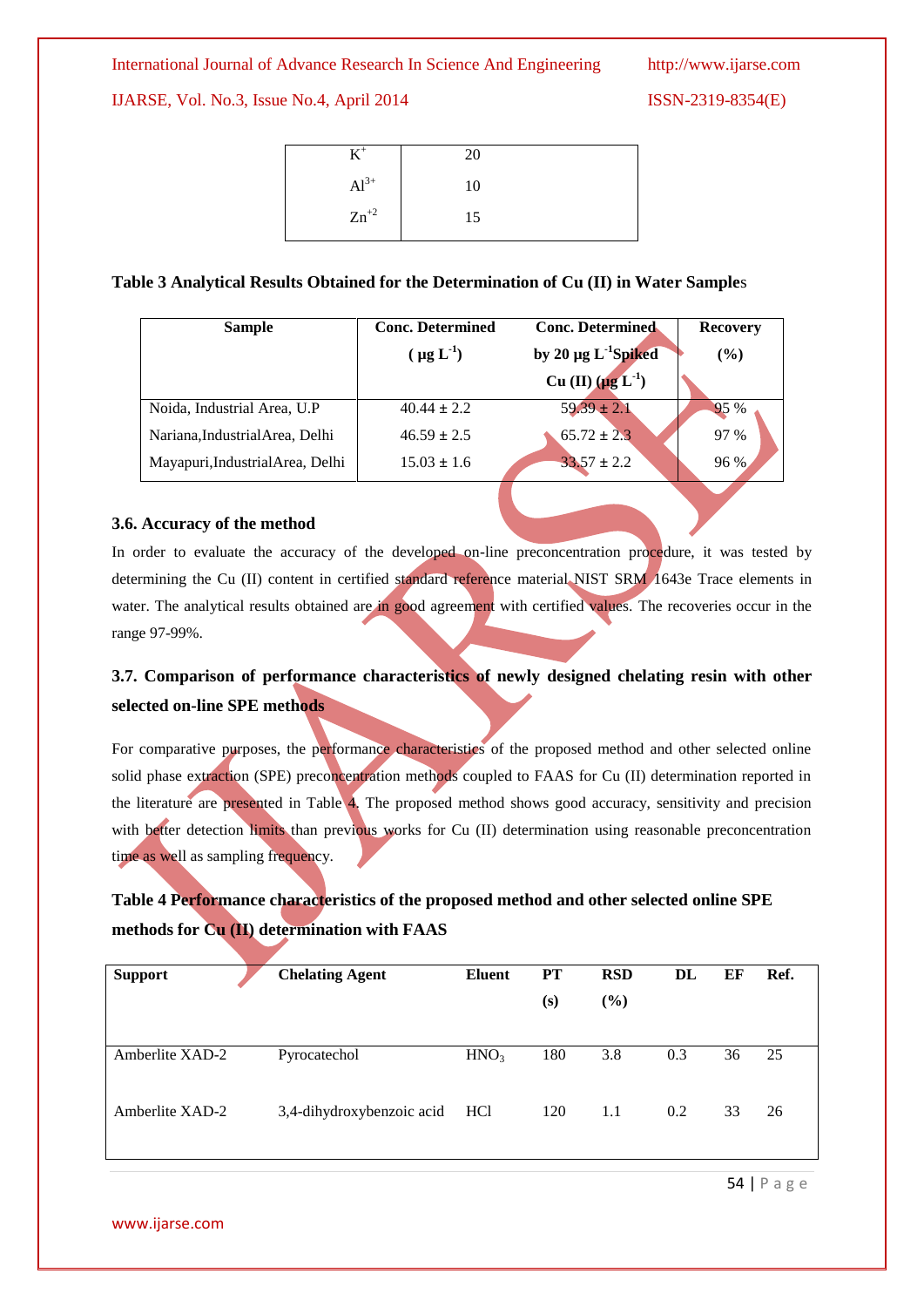#### IJARSE, Vol. No.3, Issue No.4, April 2014 ISSN-2319-8354(E)

| Amberlite XAD-2        | 2-aminothiophenol<br>$(AT-$         | HNO <sub>3</sub> | 180 |              | 0.5 | $\overline{35}$ | $\overline{27}$ |
|------------------------|-------------------------------------|------------------|-----|--------------|-----|-----------------|-----------------|
|                        | XAD)                                |                  |     |              |     |                 |                 |
| Amberlite XAD-4        | 3,4-dihydroxy benzoic acid          | HC <sub>1</sub>  | 60  | 2.1          | 2.3 | 22              | 28              |
|                        |                                     |                  |     |              |     |                 |                 |
| Amberlite XAD-4        | $\beta$ -nitroso- $\alpha$ -napthol | HNO <sub>3</sub> | 180 | 2.8          | 0.4 | 58              | 29              |
|                        |                                     |                  |     |              |     |                 |                 |
| Amberlite XAD-4        | 2,6-dihydroxyphenyl-                | HNO <sub>3</sub> | 60  | 2.7          | 0.3 | 28              | 30              |
|                        | Diazominoazobenzene                 |                  |     |              |     |                 |                 |
| Amberlite XAD-4        | <b>Schiff Bases</b>                 | HNO <sub>3</sub> | 60  |              | 1.2 | 13.             | 31              |
|                        |                                     |                  |     |              |     | 3               |                 |
| Chitosan bipolymer     | 5-Sulphonic<br>acid-8-              | HNO <sub>3</sub> | 90  | 0.7          | 0.3 | 19.             | 32              |
|                        | hydroxyquinoline                    |                  |     |              |     | $\mathbf{1}$    |                 |
|                        |                                     |                  |     |              |     |                 |                 |
| Chloromethylated       | <b>PPDOT</b>                        | HNO <sub>3</sub> | 240 | 2.0          | 0.5 | 41              | 33              |
| polystyrene            |                                     |                  |     |              |     |                 |                 |
| Micelle                | <b>HBDAP</b>                        | HNO <sub>3</sub> | 30  |              | 3.2 |                 | 34              |
| Polyurethane foam      | Me-                                 | <b>HCl</b>       | 90  | 2.9          | 1.2 | 14.             | 35              |
|                        | <b>BTANC</b>                        |                  |     |              |     | 1               |                 |
| styrene-divinylbenzene | $(S)$ -2-[hydroxy-bis- $(4-$        | HCl              | 120 | $\mathbf{1}$ | 1.1 | 42              | 36              |
|                        | vinyl-phenyl)-methyl]-              |                  |     |              |     |                 |                 |
|                        | pyrrolidine-1-carboxylic            |                  |     |              |     |                 |                 |
|                        | acid ethyl ester                    |                  |     |              |     |                 |                 |
| styrene-divinylbenzene | salen-OMe complex                   |                  | 60  | 2.8          | 1.0 | 12              | 37              |
| <b>Amberlite XAD-2</b> | 8-Hydroxyquinoline                  | HNO <sub>3</sub> | 180 | 2.0          | 0.7 | 68              | <b>This</b>     |
|                        |                                     |                  |     |              |     |                 | Work            |
|                        |                                     |                  |     |              |     |                 |                 |

### **IV CONCLUSION**

Amberlite XAD-2 functionalized with 8-Hydroxyquinoline was successfully applied to the on-line preconcentration and determination of Cu (II) by FAAS. The on-line preconcentration procedure is simple, rapid, low-cost and sensitive. The Enrichment factors (EF) obtained, for Cu (II), was better than comparable to those presented by other methods described in the literature (Table 4). The low detection limits and high tolerance to interferences from the matrix ions allows the application of the proposed procedure for copper determination in different water samples. The synthesis resulted in a promising and very stable support that does not present problems of leaching. These features allow a long lifetime of the minicolumn packed with the resin, with its use for many cycles being possible.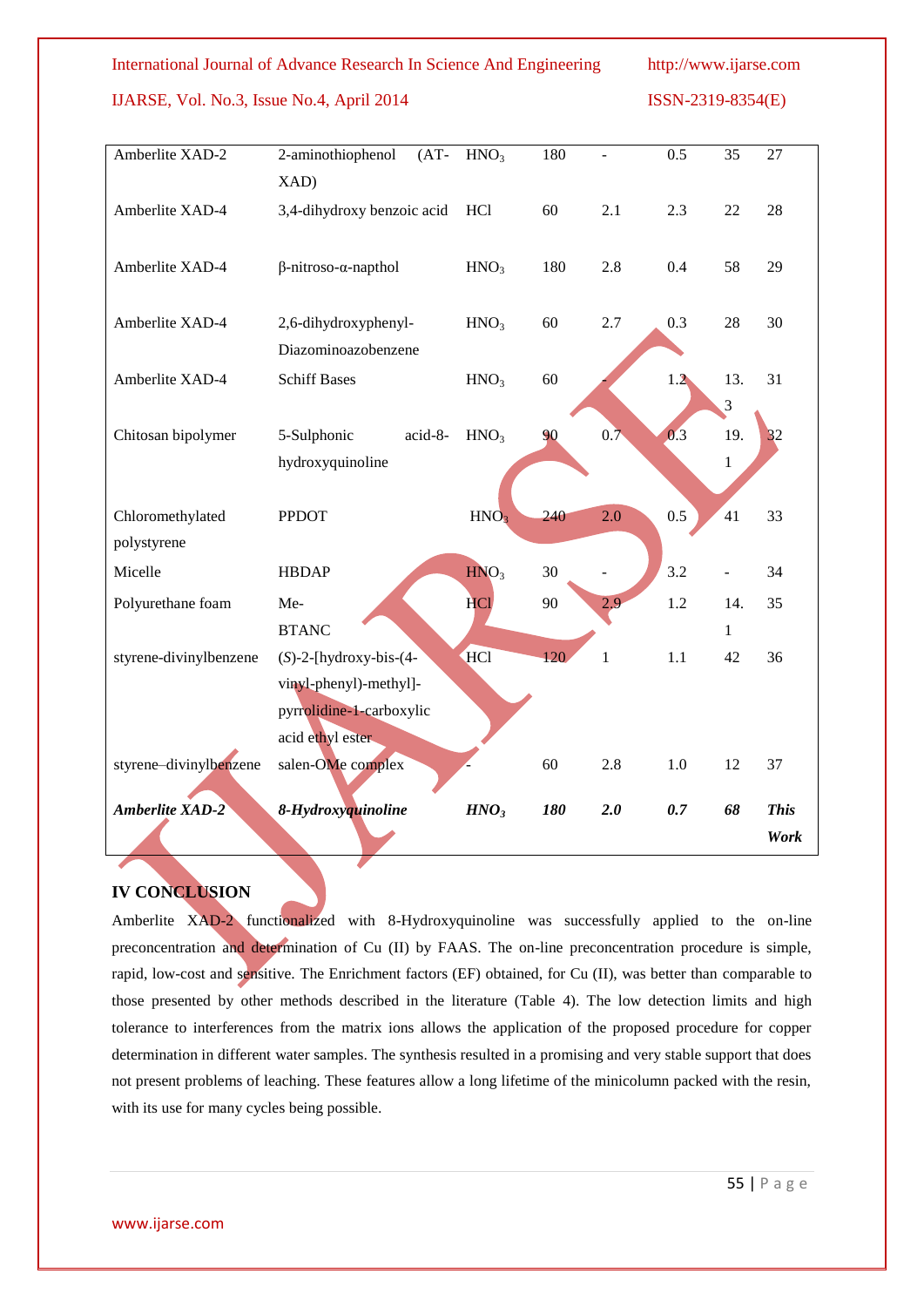IJARSE, Vol. No.3, Issue No.4, April 2014 ISSN-2319-8354(E)

### **V ACKNOWLEDGEMENTS**

The authors are thankful to the Department of Science and Technology, Government of India, New Delhi, India, for financial assistance.

#### **REFERENCES**

- [1] Guidelines for Drinking-water Quality, Fourth Edition, World Health Organisation, 2011.
- [2] H.H. Dieter, T.A. Bayer and G. Multhaup, Environmental copper and manganese in the pathophysiology of neurologic diseases (Alzheimer's disease and Manganism), *Acta Hydroch Hydrob, 33*, 2005, 72-78.
- [3] M. Hosseini, Online solid-phase extraction coupled to flame atomic spectrometry for determination of trace amounts of copper (II) in water sample, *Indian Journal of chemical Technology, 19*, 2012, 337-341.
- [4] L.A. Escudero, L.D. Martinez, J.A. Salonia and J.A. Gasquez, Determination of Zn (II) in natural waters by ICP-OES with on-line preconcentration using a simple solid phase extraction system, *Microchem Journal, 95*, 2010, 164-168.
- [5] A. Milne, W. Landing, M. Bizimis and P. Morton, Determination of Mn, Fe, Co, Ni, Cu, Zn, Cd and Pb in seawater using high resolution magnetic sector inductively coupled mass spectrometry (HR-ICP-MS), *Analytical Chimica. Acta, 665*, 2010, 200-207.
- [6] J.O. Romani, A.M. Pineiro, P.B. Barrera and A.M. Esteban, Inductively coupled plasma optical emission spectrometry/mass spectrometry for the determination of Cu, Ni, Pb and Z<sub>n</sub> in seawater after ionic imprinted polymer based solid phase extraction,*Talanta, 79*, 2009, 723-729.
- [7] J.K. Kiptoo, J.C. Ngila and N.D. Silavwe, Solid-phase extraction of Zn (II), Cu (II), Ni (II) and Pb (II) on poly (vinyl chloride) modified with 3-ferrocenyl-3-hydroxydithioacrylic acid, and their subsequent determination by electrothermal atomic absorption spectrometry, *Microchim. Acta, 160*, 2008, 211-218.
- [8] X. Chang, H. Luo, Y. Cui, X. Zhu, Y. Zheng Hu and Q. He, ICP-OES determination of trace metal ions after preconcentration by 4-(8-hydroxy-5-quinolylazo) naphthalene sulfonic, *Journal of Moecular. Structures, 891*, 2008, 45-49.
- [9] A.A. Menegario, D.C. Pellegrinotti, M.F. Gine and V.F.N. Filho, On-line preconcentration flow system for multi-elemental analysis by total reflection X-ray fluorescence spectrometry, *Spectrochim. Acta B, 58*, 2003, 543-549.
- [10] H. Sato and J. Ueda, Coprecipitation of trace metal ions in water with bismuth (III) diethyldithiocarbamate for an electrothermal atomic absorption spectrometric determination, *Analytical. Science, 17*, 2001, 461.
- [11] L. Elci, M. Soylak and B. Ozcan, Coprecipitation of Cu (II), Ni (II), Fe(III), Cd (II), Pb(II) and Co(II) in wastewater, sediment and metallic zinc samples with HMDTC-HMA for flame atomic absorption spectrometric determination, *Analytical Letters, 36*, 2003, 987-999.
- [12] A.Oliva, A. Molinari, F. Zuniga and P. Ponce, Studies on the liquid liquid extraction of nickel(II), zinc(II), cadmium(II), mercury(II) and lead(II) with 1-phenyl-3-hydroxy-4-dodecyldithiocarboxylate-5 pyrazolone, *Mikrochim. Acta, 140*, 2002, 201-203.
- [13] J. Chen and K.C. Teo, Determination of cobalt and nickel in water simples by flame atomic absorption spectrometry after cloud point extraction, *Analytical Chimica. Acta, 434*, 2001,325-330.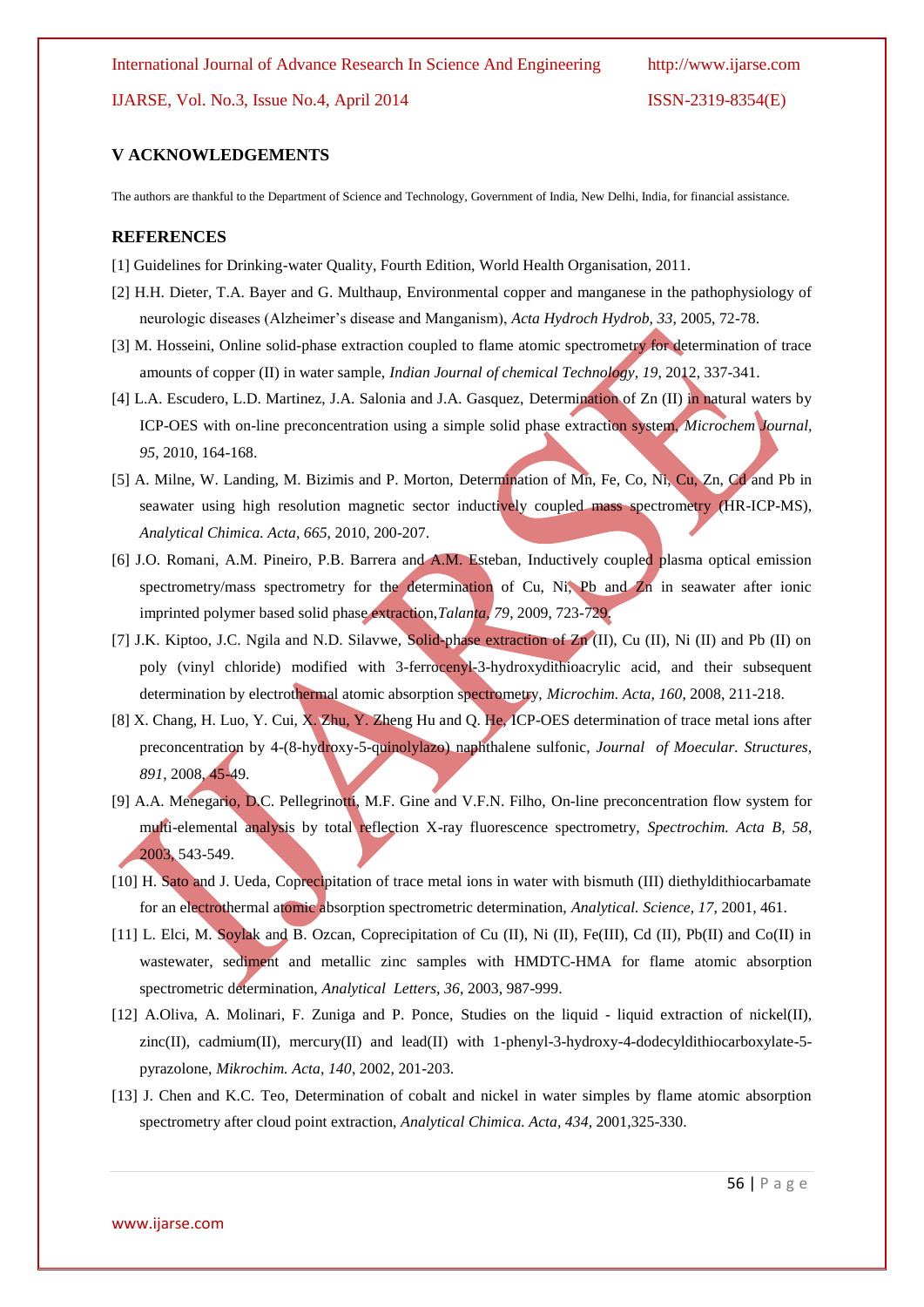- [14] V.A. Lemos, L.S.G. Teixeira, M.A. Bezerra, A.C.S. Costa, J.T. Castro, L.A.M. Cardoso, D.S. de Jesus, E.S. Santos, P.X. Baliza, L.N. Santos, New materials for solid-phase extraction of trace elements ,*Applied. Spectroscopy. Reveiw, 43*, 2008, 303-334.
- [15] D. Kara, The use of chelating solid phase materials in flow injection systems: a review, *Analytical Letters, 44*, 2011, 457-482.
- [16] M. Tuzen and M. Soylak, Multiwalled carbon nanotubes for speciation of chromium in environmental samples, *Journal Hazardous Materials, 147,* 2007, 219-225.
- [17] A. N. Anthemidis, G.A. Zachariadis and J.A. Stratis, On-line preconcentration and determination of copper, lead and chromium (VI) using unloaded polyurethane foam packed column by flame atomic absorption spectrometry in natural waters and biological samples, *Talanta, 58*, 2002, 831-840.
- [18] J. Fan, C. Wu, Y. Wei, C. Peng and P. Peng, Preparation of xylenol orange functionalized silica gel as a selective solid phase extractor and its application for preconcentration—separation of mercury from waters, *Journal Hazardous Materials, 145*, 2007, 323-330.
- [19] A. Sabarudin, O. Noguchi, M. Oshima, K. Higuchi and S. Motomizu, Application of chitosan functionalized with 3,4-dihydroxy benzoic acid moiety for on-line preconcentration and determination of trace elements in water samples, *Microchimica. Acta, 159*, 2007, 341-348.
- [20] S. Dadfarnia, A.M.H. Shabani, F. Tamaddon and M. Rezaei, Immobilized salen (N,Nbis( salicylidene) ethylenediamine) as a complexing agent for on-line sorbent extraction/preconcentration and flow injection– flame atomic absorption spectrometry, *Analytical Chimica. Acta, 539*, 2005, 69-75.
- [21] S.D.C Ekic, H. Filik and R. Apak, Use of an o-aminobenzoic acid functionalized XAD-4 copolymer resin for the separation and preconcentration of heavy metal (II) ions, Analytical Chimica Acta, 505, 2004, 15-24.
- [22] R. Saxena and S. Singh, On-line Preconcentration and Determination of Cd (II) in water by Flow Injection – Flame Atomic Absorption Spectroscopy (FI-FAAS) Using Salicylic Acid Functionalized Amberlite XAD-2 Resin – Packed Minicolumn, *Atomic Spectroscopy, 34(5*), 2013, 155-163.
- [23] R. Saxena and S. Saxena, Determination of Lead in water Using Amberlite XAD-2 Functionalized with Xylenol Orange Resin as Column Material for On-line Flow Injection-Flame Atomic Absorption Spectrometry Analysis, *Atomic Spectroscopy, 33(3),* 2012, 83-91.
- [24] R. Saxena and S. Saxena, Flow injection preconcentration system using a new functionalized resin for determination of cadmium (II) by flame atomic absorption spectroscopy*, Indian Journal of Chemistry, 51A*, 2012, 1567-1573.
- [25] V. A. Lemos, D. G.da Silva, A. L. de Carvalho, D. de A.Santana, G. dos S. Novaes and A.S. dos Passos, Synthesis of Amberlite XAD-2-PC resin for preconcentration and determination of trace elements in food samples by flame atomic absorption spectrometry, *Microchem. Journal, 84,* 2006, 14-21.
- [26] V.A. Lemos, P. X. Baliza, R.T.Y Amaki, M. E. Rocha and A.P. O. Alves, Synthesis and application of a functionalized resin in on-line system for copper preconcentration and determination in foods by flame atomic absorption spectrometry, *Talanta, 61*, 2003, 657-682.